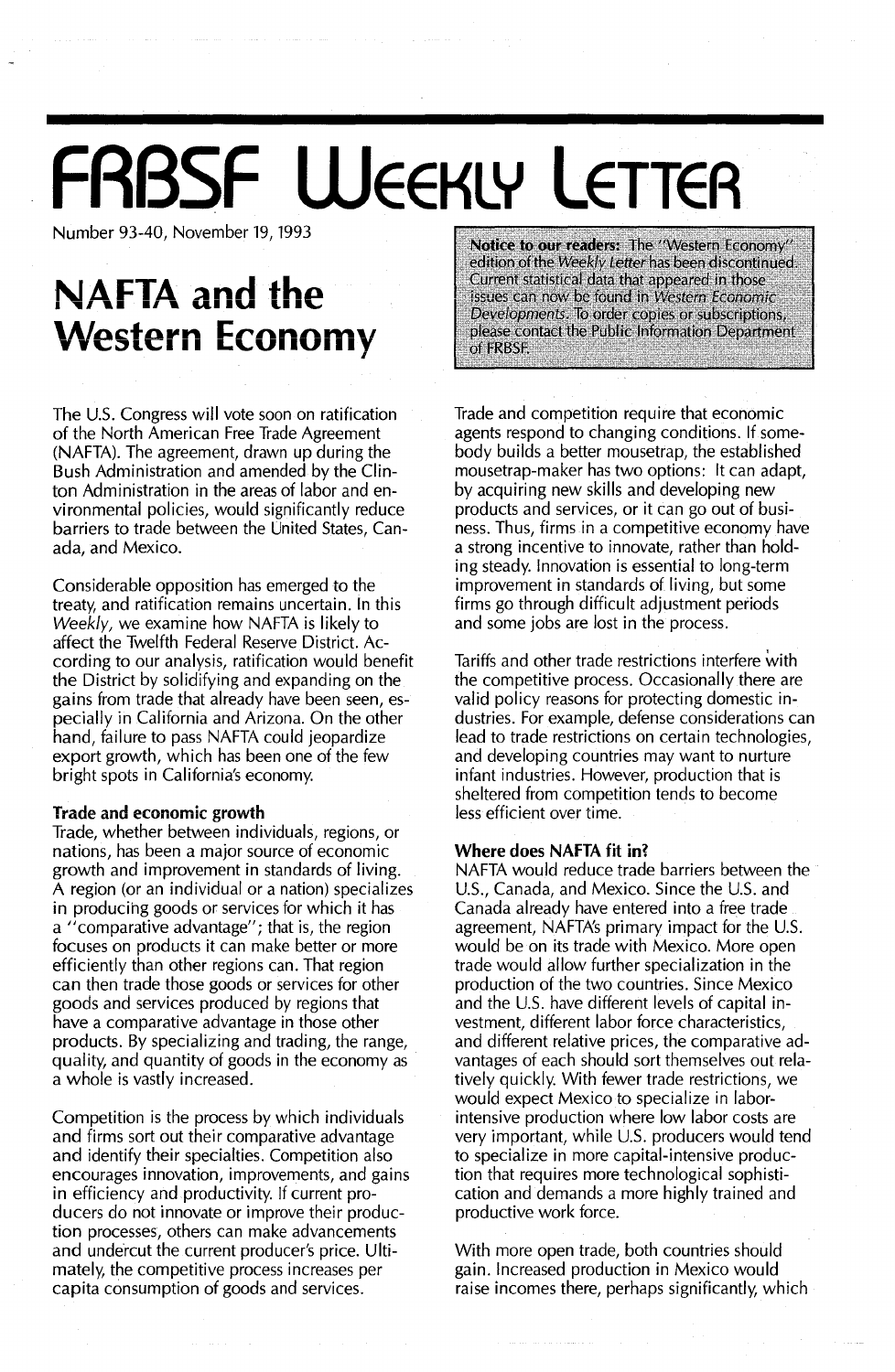# **FRBSF**

would increase demand for U.S. goods. Meanwhile, the U.S. would gain jobs in industries where workers are paid more because their workers are highly skilled and productive. However, the tendency for the U.S. to lose low-wage jobs that require relatively iittle training, which has been apparent for more than a decade, might be accelerated somewhat by NAFTA. Some of these costs might be mitigated if retraining programs are available to displaced U.S. workers. (For a review of NAFTA's effects on U.S. labor markets, see Moreno 1993.)

For some time, the Mexican government has recognized the gains attainable from increased trading with the U.S. Since 1987, Mexico's average import tariff has been reduced from 23 percent to around 10 percent, and the Salinas government has made broad moves toward more liberalized trade. As a result, between 1987 and 1992 the dollar volume of U.S. merchandise exports to Mexico rose 178 percent, a change of \$26 billion. These figures overstate the growth in trade, because they include the sharp increase in exports of components to Mexico for assembly that are returned to the U.S.; still, growth in trade of finished products has been substantial.

#### **The West's share**

Among all states,California ranked second to Texas in exports to Mexico in 1992, at \$6.6 billion, while Arizona ranked third, at \$1.8 billion. Taken together, the seven other Twelfth District states exported a relatively modest \$831 million in merchandise to Mexico in 1992. Because of the large volume of exports from Arizona and California, the analysis will focus on these two states. In 1992, exports to Mexico equaled 1.0 percent of personal income in California. and 2.8 percent of personal income in Arizona.

California and Arizona benefited disproportionately from the growth in exports to Mexico during the past several years. Exports of merchandise from California rose 191 percent between 1987 and 1992, or \$4.3 billion, providing one of the few bright spots in an economy hobbled by problems in the real estate and defense industries. Meanwhile, exports from Arizona rose 186 percent, or \$1.2 billion.

In addition to growth in merchandise trade, exports of services have grown sharply. While statelevel data on services exports are not readily

available, at the national level services exports have risen 144 percent between 1986 and 1991, suggesting that exports of services from California and Arizona to Mexico have grown along with merchandise trade.

Trade theory also suggests that liberalized trade should be characterized by greater flows of highvalue products from the country whose labor force is more productive. This pattern also has emerged in recent years. The largest volumes of exports from both Arizona and California are high-value products whose workers earn relatively high wages. For example, electronics and transportation equipment together accounted for 38 percent of Arizona's 1992 exports to Mexico. In California, industrial machinery, computers, and electronic equipment accounted for 39 percent of the 1992 exports to Mexico. For each of these industries, the average compensation is higher than the average of compensation across all of the relevant state's manufacturing industries.

#### **Benefits of passing NAFTA**

These gains have come largely because Mexico has unilaterally reduced its barriers to trade. If NAFTA passes, the gains that we have already seen from Mexico's unilateral trade liberalization would be solidified. Moreover, further reductions in Mexican tariffs would result, since the average level of tariffs is still more than twice as high in Mexico as it is in the U.S. Tariffs on computers, which are now much higher than average, are especially likely to fall. The impact on exports from California and Arizona would definitely be positive.

Many have expressed concerns that the passage of NAFTA could induce U.S. manufacturing firms to locate in Mexico to take advantage of wage rates that are only a quarter of those paid to U.S. manufacturing workers. Indeed, as demonstrated by rapid growth in the past decade in the *maquiladora* program, many labor-intensive manufacturing firms have moved operations across the border.

However, wage rates are only one part of the picture. Research at the Federal Reserve Bank of Dallas (1993) finds that productivity is nearly five times higher for manufacturing workers in the U.S. than in Mexico. Thus, adjusting for productivity differences, wages per unit of output are actually lower in the U.S. because of the access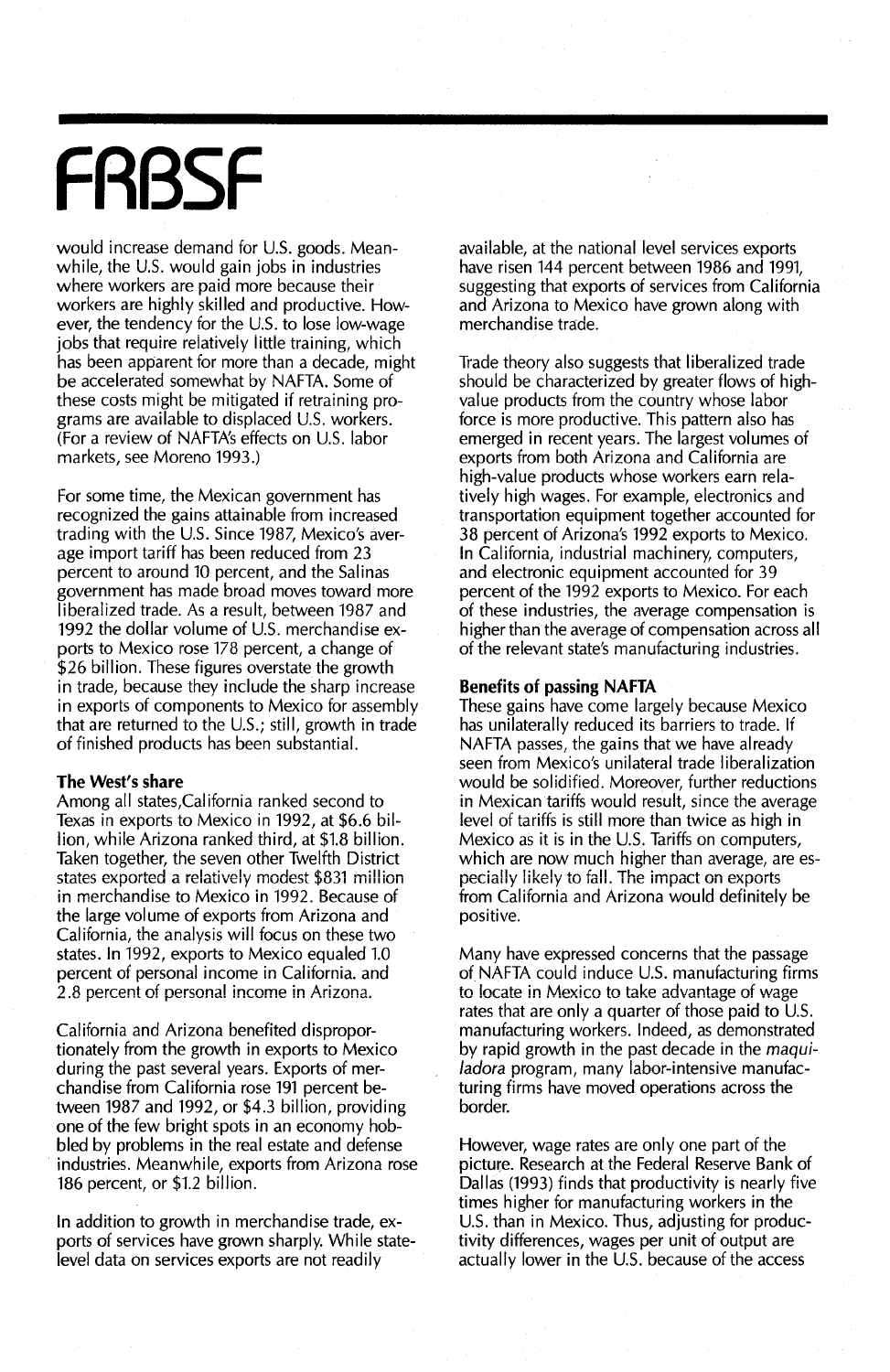to higher skilled workers, efficient transportation and communication networks, capital equipment, and other inputs.

In nearly all estimates of NAFTA's effects, the results show a modest net gain of jobs in the U.S. Moreover, the industries in which U.S. producers have a comparative advantage over Mexican producers tend to be those in which education, training, and skill levels make U.S. workers especially productive. Electronic equipment, computers, and industrial machinery, which are particularly important sources of exports from Arizona and California to Mexico, fit this description. The industries that are more likely to lose jobs are those that do not require the education or productivity that would justify paying higher U.S. wages.

Thus, the jobs that are vulnerable to being lost to Mexico are the same jobs that have been moving overseas (to Asia as well as to Mexico) for the past decade. That is, increasingly open trade with Mexico has caused and will continue to cause some movement of low-wage jobs out of the U.S. However, it is worth noting that the jobs that are threatened by NAFTA are in industries in which U.s. manufacturers already have had trouble competing against many low-wage countries. Thus, even without NAFTA, many of those jobs will be lost to other countries in Asia or Latin America.

An additional way in which NAFTA would be expected to affect labor markets is through immigration. At present, there is a great deal of concern, especially in California, about the adjustment costs associated with absorbing large numbers of immigrants. Many of those immigrants are from Mexico; and most are searching for better jobs than they currently can find in Mexico. Over time, however, the passage of NAFTA would likely result in substantial improvements to the standard of living in Mexico relative to the present situation, and in doing so, ultimately would reduce the incentive to migrate to the U.S.

Opponents of NAFTA also have raised concerns about environmental standards. Firms, they argue, will cross into Mexico to use highly polluting processes and then market the product in the u.s. The side agreements address this issue by creating mechanisms to increase environmental quality in Mexico and by making it more difficult to cross the border and pollute.

Moreover, increased attention to environmental quality typically rises with a nation's standard of living. Consequently, to the extent that growing trade with Mexico boosts Mexico's standard of living, the attention to reducing pollution there is likely to rise over time. This increased interest in pollution control could even create an additional market for U.S. products, since the U.S. is a leader in environmental technologies. This potential market is particularly important to the states of the Twelfth District, where some of the leading environmental technology firms are located. According to the California Governor's Office of Planning and Research, California alone accounts for 7.5 percent of the world's revenues to environmental industries.

#### Conclusion

California and Arizona have benefited greatly from recent growth in trade with Mexicogrowth that has been associated with Mexico's unilateral reductions in trade restrictions. NAFTA would solidify many of these gains and would stimulate further gains. Some job dislocations can be expected, particularly in low-wage industries, which suggests a need for domestic policies for worker retraining. Overall, however, there is likely to be a net gain in the number of jobs, and the job gains should come in highwage industries in which U.S workers are especially productive. More open trade, by exposing industries to increased competition, forces domestic industries to keep innovating. The result, therefore, is continuing improvement in the standard of living in the U.S. and some much needed stimulus to California's beleaguered economy.

Ronald H. Schmidt Senior Economist

Carolyn Sherwood-Call Economist

#### References

California Governor's Office of Planning and Research. 1993. The North American Free Trade Agreement: Implications for California. Sacramento.

Federal Reserve Bank of Dallas. 1993. The Southwest Economy (November/December).

Moreno, Ramon. 1993. "NAFTA and U.S. Jobs." FRBSF Weekly Letter 93-24 (June 24).

Opinions expressed in this newsletter do not necessarily reflect the views of the management of the Federal Reserve Bank of San Francisco, or of the Board of Governors of the Federal Reserve System. Editorial comments may be addressed to the editor or to the author. . . . Free copies of Federal Reserve publications can be obtained from the Public Information Department, Federal Reserve Bank of San Francisco, P.O. Box 7702, San Francisco 94120. Phone (415) 974-2246, Fax (415) 974-3341.